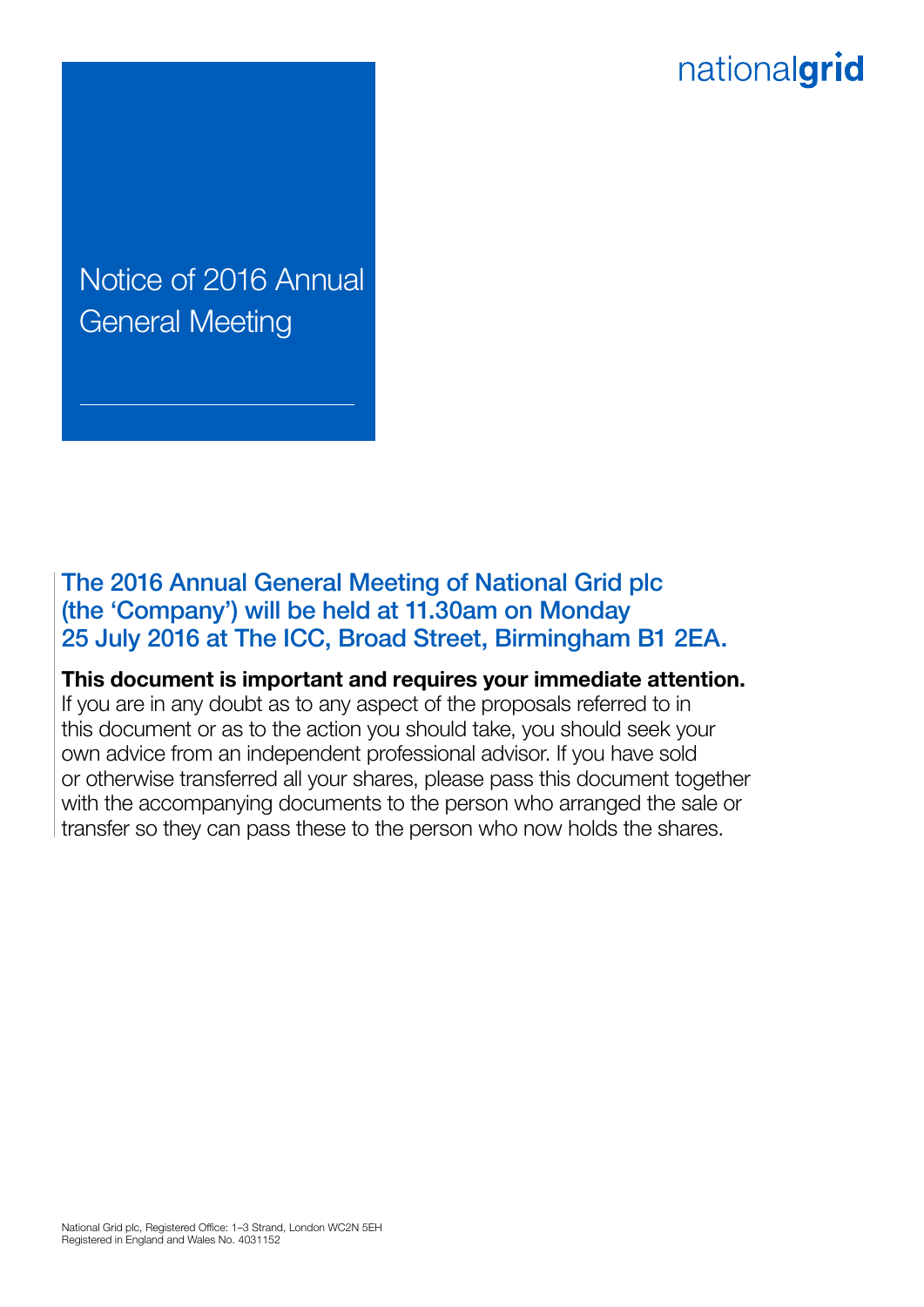## **Resolutions**

The Annual General Meeting (AGM) will consider the following resolutions, which in the case of resolutions 19, 20 and 21 will be proposed as special resolutions with the remainder being proposed as ordinary resolutions.

- **1.** To receive the Company's accounts for the year ended 31 March 2016, the Directors' Reports and the Auditors' Report on the accounts.
- **2.** To declare a final dividend of 28.34 pence per ordinary share (US\$2.0445 per American Depositary Share (ADS)) for the year ended 31 March 2016.
- **3.** To re-elect Sir Peter Gershon as a Director.
- **4.** To re-elect John Pettigrew as a Director.
- **5.** To re-elect Andrew Bonfield as a Director.
- **6.** To re-elect Dean Seavers as a Director.
- **7.** To elect Nicola Shaw as a Director.
- **8.** To re-elect Nora Mead Brownell as a Director.
- **9.** To re-elect Jonathan Dawson as a Director.
- **10.** To re-elect Therese Esperdy as a Director.
- **11.** To re-elect Paul Golby as a Director.
- **12.** To re-elect Ruth Kelly as a Director.
- **13.** To re-elect Mark Williamson as a Director.
- **14.** To reappoint PricewaterhouseCoopers LLP as the Company's auditors until the conclusion of the next general meeting at which accounts are laid before the Company.
- **15.** To authorise the Directors to set the auditors' remuneration.
- **16.** To approve the Directors' Remuneration Report (excluding the excerpts from the Directors' remuneration policy set out within the Directors' Remuneration Report) set out on pages 68 to 70 and 75 to 81 of the Annual Report.
- **17.** To authorise the Company and those companies which are subsidiaries of the Company at any time during the period for which this resolution has effect for the purposes of Part 14 of the Companies Act 2006 (the '2006 Act'):
	- (i) to make political donations to political parties, and/or independent election candidates not exceeding £125,000 in aggregate;
	- (ii) to make political donations to political organisations other than political parties, not exceeding £125,000 in aggregate; and
	- (iii) to incur political expenditure, not exceeding £125,000 in aggregate,

provided that the aggregate amount of any such donations and expenditure shall not exceed £125,000 during the period commencing on the date of passing of this resolution and at the earlier of the close of the next AGM and 25 October 2017.

Words and expressions defined for the purpose of the 2006 Act shall have the same meaning in this resolution.

**18.** To authorise the Directors generally and unconditionally, in accordance with Section 551 of the 2006 Act, to allot shares in the Company or to grant rights to subscribe for or convert any security into shares in the Company up to an aggregate nominal amount of £142,321,321.

This authority shall expire at the earlier of the close of the next AGM and 25 October 2017 except that the Directors shall be entitled, at any time prior to the expiry of this authority, to make an offer or enter into an agreement which would, or might, require shares to be allotted or subscription or conversion rights to be granted after such expiry and the Directors may allot shares or grant rights in accordance with such offer or agreement as if the authority conferred had not expired.

- **19.** Subject to the passing of resolution 18 set out above, to authorise the Directors, in accordance with Section 570 of the 2006 Act, to allot equity securities wholly for cash, including a sale of treasury shares, as if Section 561 of the 2006 Act did not apply to any such allotment or sale, provided that this power shall be limited to:
	- (i) any such allotment or sale in connection with a pre-emptive offer; and
	- (ii) any such allotment or sale, otherwise than pursuant to a pre-emptive offer, of equity securities up to an aggregate nominal value of £42,696,396.

This authority shall expire at the earlier of the close of the next AGM and 25 October 2017 except that the Directors shall be entitled, at any time prior to the expiry of this authority, to make an offer or enter into an agreement which would, or might, require equity securities to be allotted wholly or partly after such expiry and the Directors may allot equity securities in accordance with such offer or agreement as if the authority conferred had not expired.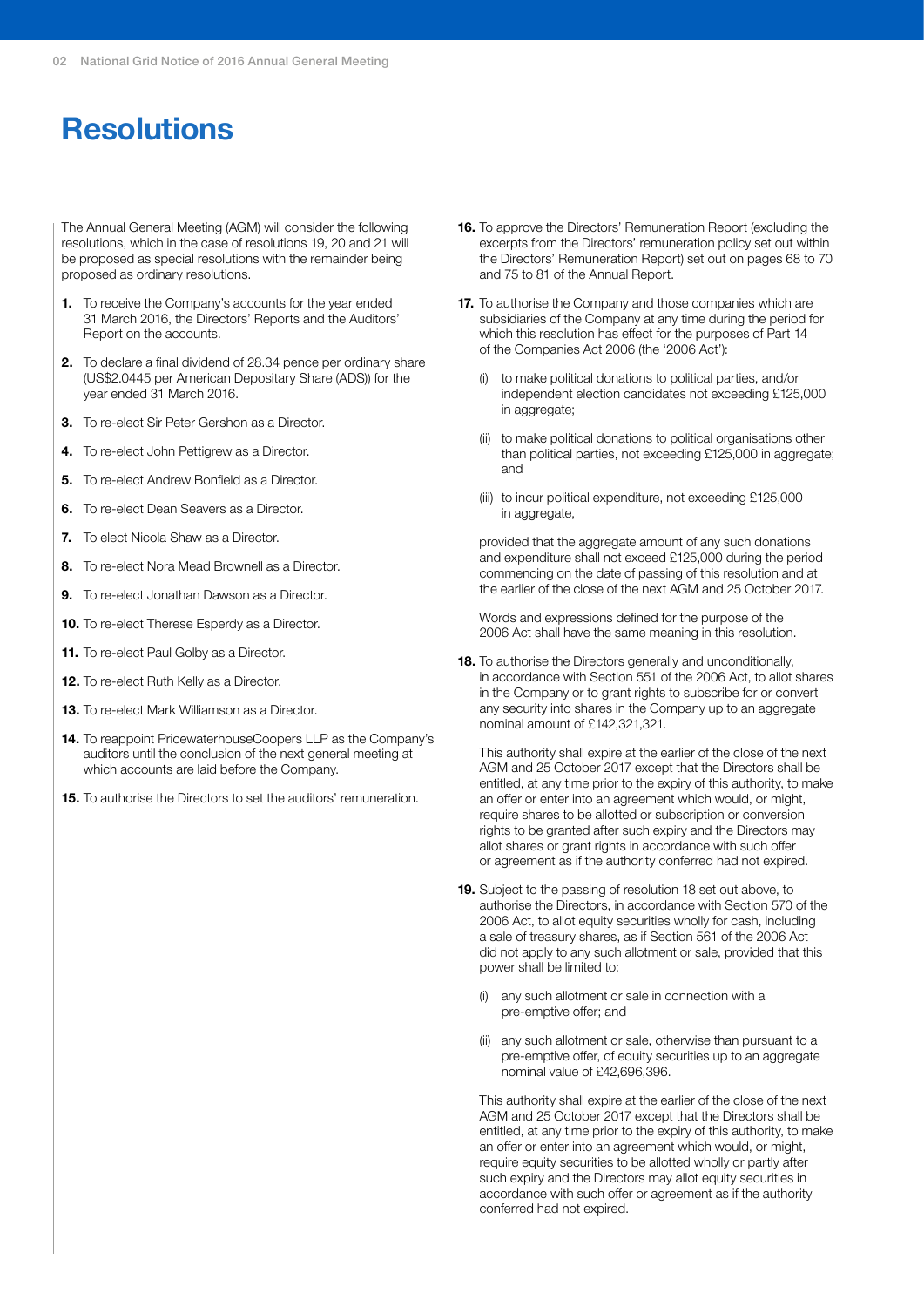- **20.** To authorise the Company generally and unconditionally, for the purpose of Section 701 of the 2006 Act, to make market purchases of its ordinary shares provided that:
	- (i) the maximum number of ordinary shares that may be acquired is 374,682,662 being 10% of the Company's issued share capital (excluding treasury shares) as at 18 May 2016;
	- (ii) the minimum price per share that may be paid for any such shares is 11<sup>17</sup>/<sub>43</sub> pence; and
	- (iii) the maximum price per share that may be paid for any such shares is not more than the higher of: (a) an amount equal to 105% of the average market value for an ordinary share, as derived from the London Stock Exchange Official List, for the five business days prior to the day on which the purchase is made; and (b) an amount equal to the higher of the price of the last independent trade of an ordinary share and the highest current independent bid for an ordinary share as derived from the London Stock Exchange Trading System.

This authority shall expire at the earlier of the close of the next AGM and 25 October 2017 except that the Company shall be entitled, at any time prior to the expiry of this authority, to make a contract of purchase which would, or might, be executed wholly or partly after such expiry and to purchase shares in accordance with such contract as if the authority conferred had not expired.

**21.** To authorise the Directors to call a general meeting of the Company, other than an AGM, on not less than 14 working days' notice.

The Directors believe the proposals set out in resolutions 1 to 21 are in the best interests of shareholders as a whole and they unanimously recommend that shareholders vote in favour of each of the resolutions as they intend to do in respect of their own holdings.

On behalf of the Board

#### **Alison Kay**

Group General Counsel & Company Secretary 18 May 2016 National Grid plc

Registered Office: 1–3 Strand, London WC2N 5EH Registered in England and Wales No. 4031152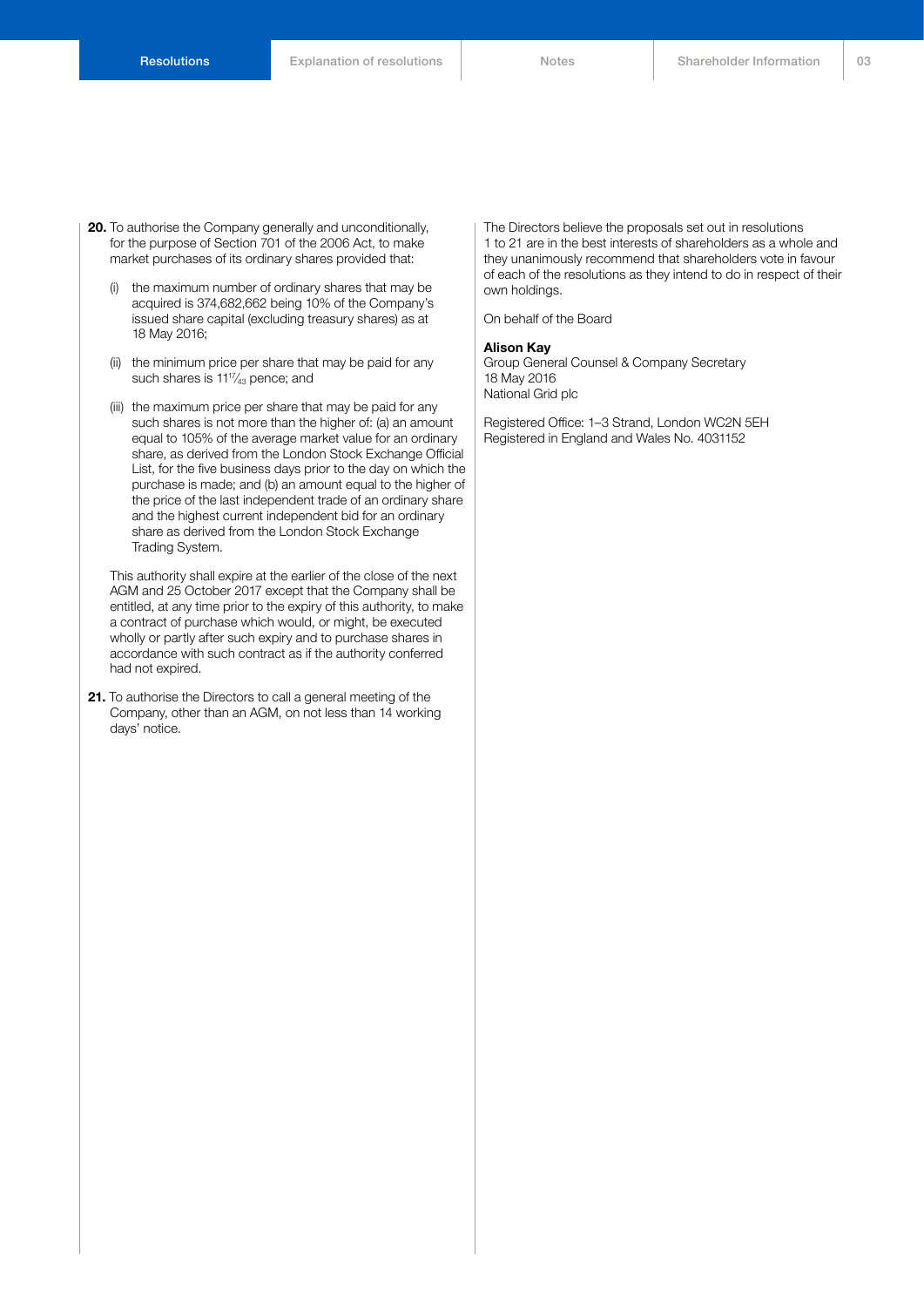## **Explanation of resolutions**

Resolutions 19, 20 and 21 will be proposed as special resolutions and will be passed if at least 75% of the votes cast (not counting votes withheld) are in favour.

The remaining resolutions are being proposed as ordinary resolutions and will be passed if more than 50% of the votes cast (not counting votes withheld) are in favour.

#### **Resolution 1:**

#### To receive the Annual Report

The Company is required to present its report and accounts to shareholders at its AGM.

Copies of the full Annual Report will be available at the AGM. This document is also available on the Company's website at www.nationalgrid.com. Paper copies can be obtained from Capita Asset Services, see the back page for contact details.

#### **Resolution 2:** To declare a final dividend

The Company requires shareholder consent to pay a final dividend. The dividend cannot exceed the amount recommended by the Directors. If approved, the final dividend of 28.34 pence per ordinary share (US\$2.0445 per ADS) will be paid on 10 August 2016 to shareholders on the register at the close of business on 3 June 2016. The dividend is to be paid in respect of each ordinary share other than those shares in respect of which a valid election has been made, pursuant to the Company's scrip dividend scheme, to receive new ordinary shares instead of the final dividend in cash. Dividends are declared in both pence and US\$ to ensure that holders of both ordinary shares and ADSs are paid the declared dividend on the same day.

### **Resolutions 3–13:**

#### Election and re-election of Directors

The Company's Articles require that any Director appointed to the Board retire and seek election by shareholders at their first AGM following appointment and subsequent re-election at least once every three years. Accordingly, following the appointment of Nicola Shaw on 1 July 2016, Nicola will seek election at this AGM. Additionally, in accordance with the UK Corporate Governance Code 2014 (the 'Code'), it is proposed that all other Directors seek re-election at the AGM this year.

When making its recommendation to the Board in respect of the election or re-election of the Directors, the Nominations Committee considers the balance of skills, experience, independence and knowledge on the Board and reviews the commitment and effectiveness of each Director.

Accordingly, the Board has resolved that the Directors continue to be effective, committed to their roles and have sufficient time available to perform their duties to the Company. Additionally, the Board has determined that, other than the Chairman, each of the Non-executive Directors at year end continues to be independent.

The Board considers the independent character and judgement of the Non-executive Directors and varied and relevant experience of all the Directors combine to provide an appropriate balance of skills and knowledge which is of great benefit to the Company and, therefore, the Board recommends the re-election of all Directors.

| Key  |                                                 |
|------|-------------------------------------------------|
| A    | <b>Audit Committee</b>                          |
| F    | <b>Finance Committee</b>                        |
| N    | <b>Nominations Committee</b>                    |
| R    | <b>Remuneration Committee</b>                   |
| S    | <b>Safety, Environment and Health Committee</b> |
| (ch) | chairman of Committee                           |

#### **Resolution 3:**

#### To re-elect Sir Peter Gershon CBE FREng, Chairman

**Appointed:** 1 August 2011 as Deputy Chairman and became Chairman with effect from 1 January 2012

#### **Committee membership:** N (ch)

**Career:** Sir Peter is a Fellow of the Royal Academy of Engineering and has held a number of senior positions across multiple industries. His previous appointments include Chief Executive of the Office of Government Commerce, Managing Director of Marconi Electronic Systems and a member of the UK Defence Academy Advisory Board. Sir Peter is currently Chairman of Tate & Lyle plc and a Non-executive Chairman of the Aircraft Carrier Alliance Management Board and most recently a Trustee of The Sutton Trust Board.

#### **Resolution 4:** To re-elect John Pettigrew FEI, FIET, Chief Executive

**Appointed:** 1 April 2014 and became Chief Executive with

### effect from 1 April 2016

#### **Committee membership:** F

**Career:** A Fellow of the Energy Institute and of the Institution of Energy and Technology, John joined the Company in 1991 and has over 25 years of experience at National Grid in a variety of senior management roles. John's previous appointments include Director of Engineering from 2003; Chief Operating Officer and Executive Vice President for the US Electricity Distribution & Generation business between 2007 and 2010; Chief Operating Officer for UK Gas Distribution between 2010 and 2012; and UK Chief Operating Officer from 2012 to 2014. John was appointed to the role of Chief Executive on 1 April 2016.

#### **Resolution 5:**

#### To re-elect Andrew Bonfield, Finance Director

**Appointed:** 1 November 2010

#### **Committee membership:** F, S

**Career:** Andrew is a chartered accountant with significant financial experience having previously been Chief Financial Officer at Cadbury plc until March 2010; he also spent five years as Executive Vice President & Chief Financial Officer of Bristol-Myers Squibb Company. As well as this, Andrew also has previous experience in the energy sector as Finance Director of BG Group plc and is currently a Non-executive Director of Kingfisher plc.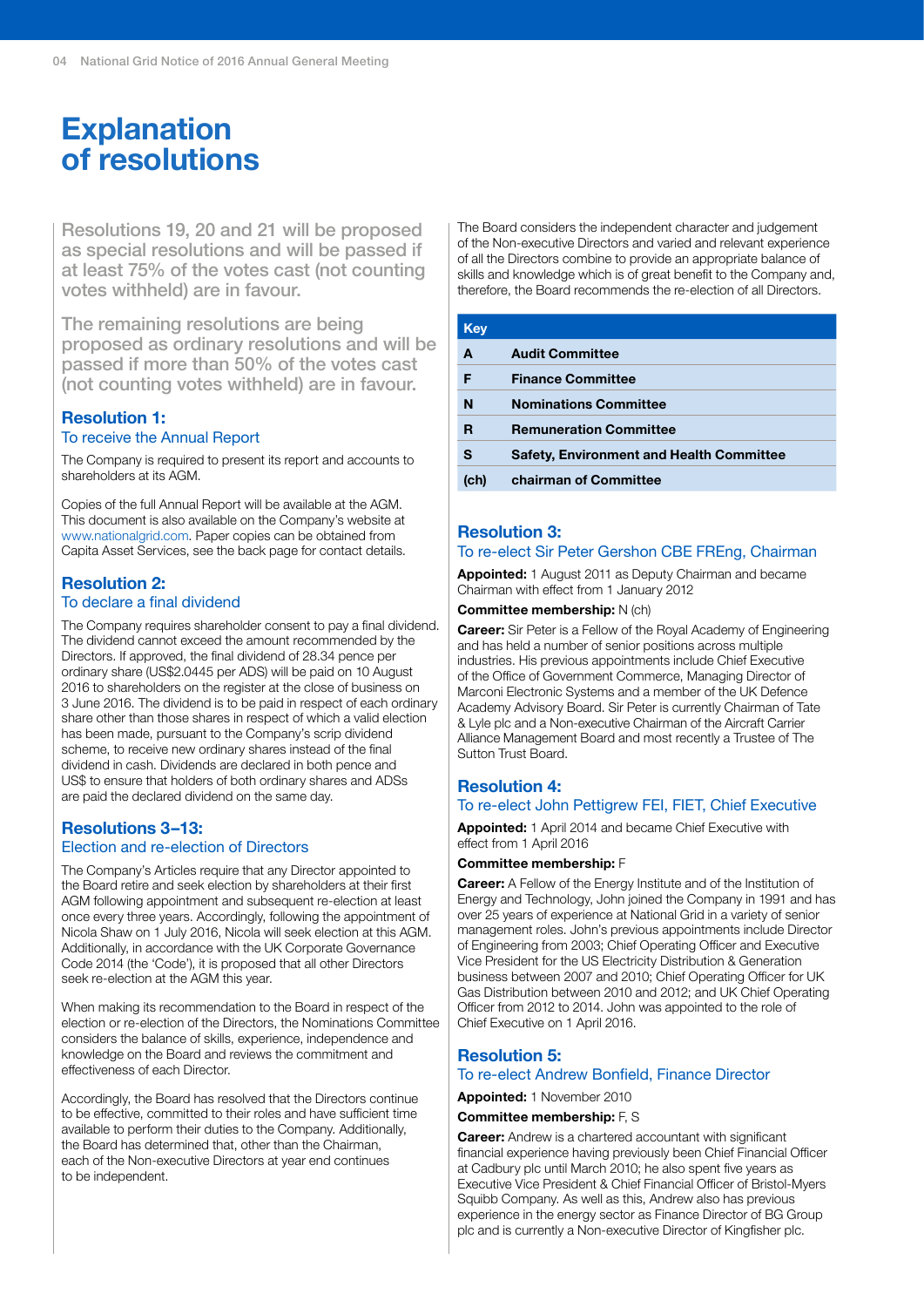#### **Resolution 6:**

#### To re-elect Dean Seavers, Executive Director, US

#### **Appointed:** 1 April 2015

**Career:** Dean began his career at the Ford Motor Company, and held various senior management positions at Tyco International Ltd. before joining General Electric Company/United Technologies Corporation. He was President and Chief Executive Officer of General Electric Security and then President, Global Services of United Technologies Fire & Security. Dean was also a member of the Board of Directors of the National Fire Protection Association from 2010 to 2014 and most recently a lead network member at City Light Capital from 2011 to 2015 and President and Chief Executive at Red Hawk Fire & Security, LLC from 2012 to 2014. Dean is currently a Board member of Red Hawk Fire & Security, LLC.

#### **Resolution 7:**

#### To elect Nicola Shaw CBE, Executive Director, UK

#### **Appointed:** 1 July 2016

**Career:** Previously Nicola was CEO at HS1 plc from 2011 to 2016 and at FirstGroup plc between 2005 and 2010. At FirstGroup she led the European bus division and was an Executive Director of the Board. She was also an Independent Non-executive Director of Aer Lingus Group plc until September 2015 when the business was sold to IAG. Nicola's career, both in the UK and overseas, has included roles at the Strategic Rail Authority, Office of the Rail Regulator, Bechtel Ltd, Halcrow Fox, the World Bank and London Transport. She is currently a Director of Ellevio AB, a Swedish electricity distribution company.

#### **Resolution 8:**

#### To re-elect Nora Mead Brownell, Non-executive Director

**Appointed:** 1 June 2012

#### **Committee membership:** N, R, S

**Career:** A key individual in the US energy industry, Nora has significant experience gained in a variety of roles including Commissioner of the Pennsylvania Public Utility Commission and the Federal Energy Regulatory Commission (FERC) and former President of the National Association of Regulatory Utility Commissioners. Most recently, Nora sat on the Boards of ONCOR Electric Delivery Holding Company, LLC and Comverge, Inc. Nora is currently a member of the Board of Spectra Energy Partners LP, Direct Energy Advisory Board and the Advisory Board of Morgan Stanley Infrastructure Partners as well as a partner in ESPY Energy Solutions, LLC.

#### **Resolution 9:**

#### To re-elect Jonathan Dawson, Non-executive Director

#### **Appointed:** 4 March 2013

#### **Committee membership:** F, N, R (ch)

**Career:** Jonathan started his career in the Ministry of Defence before moving to Lazard where he spent more than 20 years. He was a Non-executive Director of Galliford Try plc, National Australia Group Europe Limited and Standard Life Investments (Holdings) Limited. Most recently he was Chairman of the Remuneration Committee, Non-executive and Senior Independent Director of Next plc until May 2015. Jonathan is currently a Non-executive Director of Jardine Lloyd Thompson Group plc and Chairman and a founding partner of Penfida Limited.

### **Resolution 10:**

#### To re-elect Therese Esperdy, Non-executive Director

**Appointed:** 18 March 2014, and appointed to the Board of National Grid USA with effect from 1 May 2015

#### **Committee membership:** A, F (ch), N

**Career:** Having started her banking career at Lehman Brothers, Therese joined Chase Securities in 1997 and then held a variety of senior roles at JP Morgan Chase & Co. These included appointments as Head of US Debt Capital Markets and Global Head of Debt Capital Markets, co-head of Banking, Asia Pacific and Global Chairman of the Financial Institutions Group.

#### **Resolution 11:** To re-elect Paul Golby CBE FREng,

#### Non-executive Director

**Appointed:** 1 February 2012

**Committee membership:** A, N, R, S (ch)

**Career:** A fellow of the Royal Academy of Engineering, Paul has held a variety of roles within the energy and utilities industries. Paul was an Executive Director of Clayhithe plc, before later joining E.ON UK plc where he was Chief Executive and later Chairman. He was also a Non-executive Chairman of AEA Technology Group plc. Paul is currently the Chairman of EngineeringUK, the UK National Air Traffic System, the Engineering and Physical Sciences Research Council and a member of the Council for Science and Technology. Most recently, Paul was appointed as Chairman of Costain Group plc on 5 May 2016.

### **Resolution 12:**

#### To re-elect Ruth Kelly, Non-executive Director

**Appointed:** 1 October 2011

#### **Committee membership:** A, F, N

**Career:** Ruth began her career in Government where she held various senior roles, including Secretary of State for Transport, for Communities and Local Government, for Education and Skills as well as Financial Secretary to the Treasury. She was also a senior executive at HSBC until August 2015. Ruth is currently appointed as Governor for the National Institute of Economic and Social Research and Pro Vice Chancellor at St Mary's University; she has also been a Non-executive Director on the Financial Conduct Authority Board since April 2016.

#### **Resolution 13:**

#### To re-elect Mark Williamson, Non-executive Director and Senior Independent Director

#### **Appointed:** 3 September 2012

**Committee membership:** A (ch), N, R

**Career:** A qualified accountant with significant financial experience, Mark was Chief Accountant and then Group Financial Controller of Simon Group plc before joining International Power plc as Group Financial Controller and later as Chief Financial Officer. Mark was a Non-executive Director at Alent plc where he was Chairman of the Audit Committee and Senior Independent Director. Mark is currently the Chairman of Imperial Brands PLC.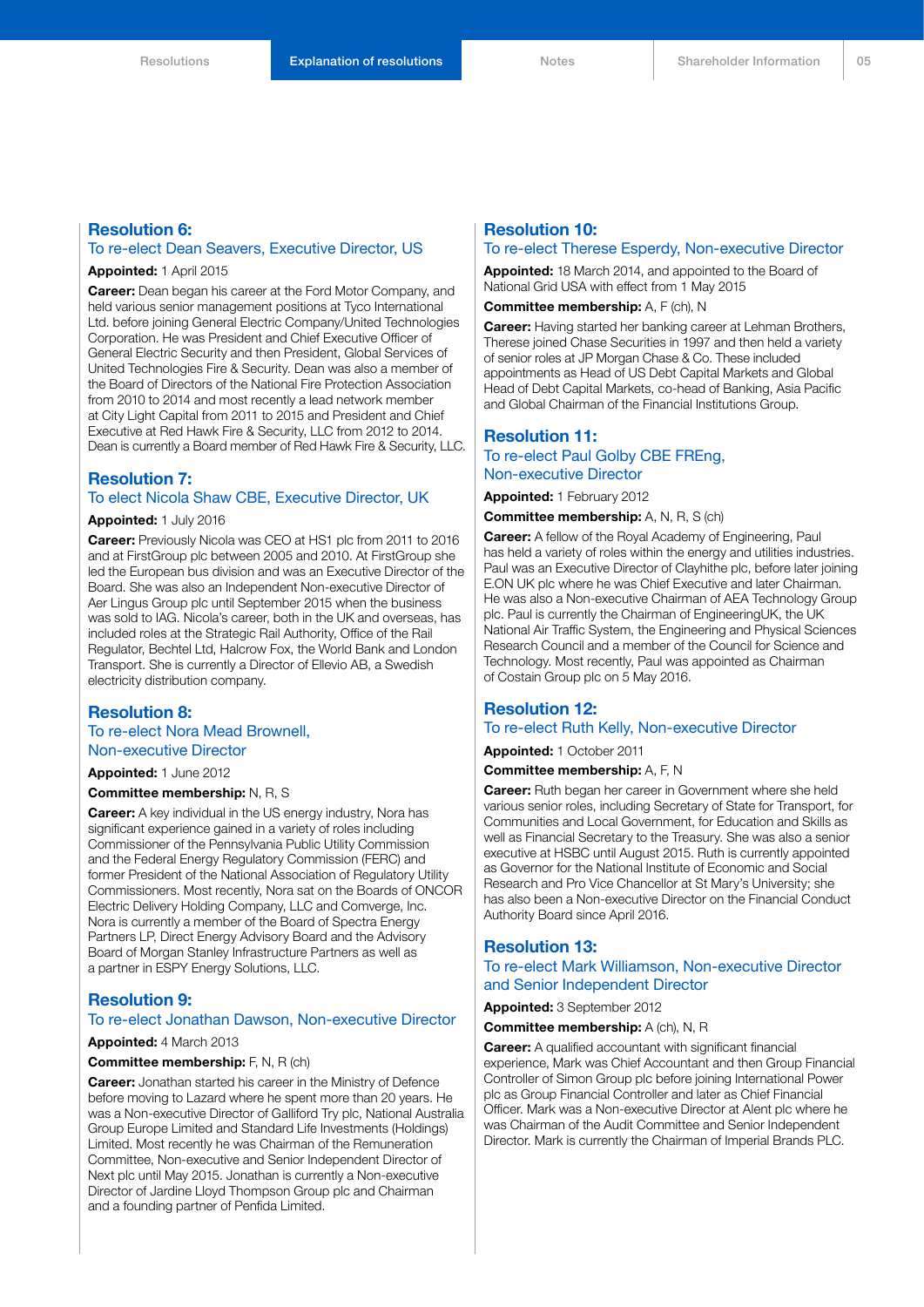### **Explanation of resolutions** continued

#### **Resolutions 14 and 15:** Auditors' reappointment and remuneration

The Audit Committee keeps under review the independence and objectivity of the external auditors and reviews fees paid to them, further information on which can be found in the Corporate Governance section of the Annual Report. The Audit Committee has recommended to the Board the reappointment of PricewaterhouseCoopers LLP.

#### Resolution 14: To reappoint the auditors PricewaterhouseCoopers LLP

It is a requirement that the Company's auditors must be reappointed at each general meeting at which accounts are laid, which will normally be at each AGM. This resolution proposes the auditors' reappointment.

As previously announced on 11 November 2015, following a competitive tender process for its statutory audit contract, the Company intends to appoint Deloitte LLP as its auditor for the year ending 31 March 2018. PricewaterhouseCoopers LLP, the Company's current auditors, will continue in their role and will undertake the Company's statutory audit for the year ending 31 March 2017, subject to reappointment by shareholders at this year's AGM. The appointment of Deloitte LLP will be recommended to shareholders for consideration at the 2017 AGM.

#### Resolution 15: To authorise the Directors to set the auditors' remuneration

This resolution proposes the Directors be authorised to set the auditors' remuneration.

The Audit Committee will consider and approve the audit fees on behalf of the Board in accordance with the Competition and Markets Authority Audit Order 2014 which came into force from 1 January 2015.

#### **Resolution 16:** Directors' Remuneration Report

This resolution deals with the remuneration of the Directors and seeks approval of the remuneration paid to the Directors during the year under review.

The Company is required to ask shareholders to approve the remuneration policy section of the Directors' Remuneration Report at least every three years, or if changes have been made to the policy. The remuneration policy was approved by shareholders at the 2014 AGM, and as no changes are proposed to the policy this year, the remuneration policy is not being presented for approval this year. However, the Company is required to propose the remainder of the Directors' Remuneration Report as an advisory resolution each year.

This means that, should shareholders vote against the Directors' Remuneration Report, the Directors can still be paid but the Remuneration Committee will reconsider the remuneration policy going forward. The Directors' Remuneration Report (excluding the excerpts from Directors' remuneration policy set out within the Directors' Remuneration Report) is set out on pages 68 to 70 and 75 to 81 of the Annual Report.

#### **Resolution 17:** To authorise Directors to make political donations

In line with other FTSE companies, for the first time this year and as a precautionary measure only, the Directors are seeking shareholders' authority for the Company to make political donations and to incur European Union ('EU') political expenditure, as defined by the 2006 Act.

The 2006 Act requires companies to obtain shareholders' authority for donations to registered political parties within the EU and other political organisations totalling more than £5,000 in any twelvemonth period, and for any EU political expenditure, subject to limited exceptions. However, the definitions of these terms in the 2006 Act are very wide and as a result this can cover bodies such as those concerned with policy review, law reform and the representation of the business community (for example trade organisations). It could include special interest groups, such as those involved with the environment, which the Company and its subsidiaries might wish to support, even though these activities are not designed to support or influence support for a particular party.

The Company has no intention of changing its current practice of not making political donations or incurring EU political expenditure within the ordinary meaning of those words. The Directors consider, however, that it is in the best interests of shareholders for the Company to participate in public debate and opinion-forming on matters which affect its business. To avoid inadvertent infringement of the 2006 Act, the Directors are seeking shareholders' authority, on a precautionary basis only, for the Company and its UK subsidiaries to make political donations and to incur EU political expenditure for the period from the date of the AGM to the conclusion of next year's.

### **Resolution 18:**

#### To authorise the Directors to allot ordinary shares

The purpose of resolution 18 is to renew the Directors' power to allot shares. The authority will allow the Directors to allot new shares, or to grant rights to subscribe for or convert any security into shares, up to a nominal value of £142,321,321 (representing approximately 1,248,942,207 ordinary shares of 1117⁄43 pence each), which is equivalent to approximately 33% of the issued share capital of the Company, exclusive of treasury shares, as at 18 May 2016.

The Directors consider that the Company will have sufficient flexibility with this lower level of authority to respond to market developments. This authority is in line with investor guidelines.

The Directors currently have no intention of issuing new shares, or of granting rights to subscribe for or to convert any security into shares, except in relation to, or in connection with, the operation and management of the Company's scrip dividend scheme and the exercise of options under the Company's share plans.

The Company expects to actively manage the dilutive effect of share issuance arising from the operation of the scrip dividend scheme. In some circumstances, additional shares may be allotted to the market for this purpose under the authority provided by this resolution. The Company believes these circumstances are unlikely to arise. However, if required for this purpose, it is expected that the associated allotment of new shares (or rights to subscribe for or convert any security into shares) will not exceed 1% of the issued share capital (excluding treasury shares) per annum.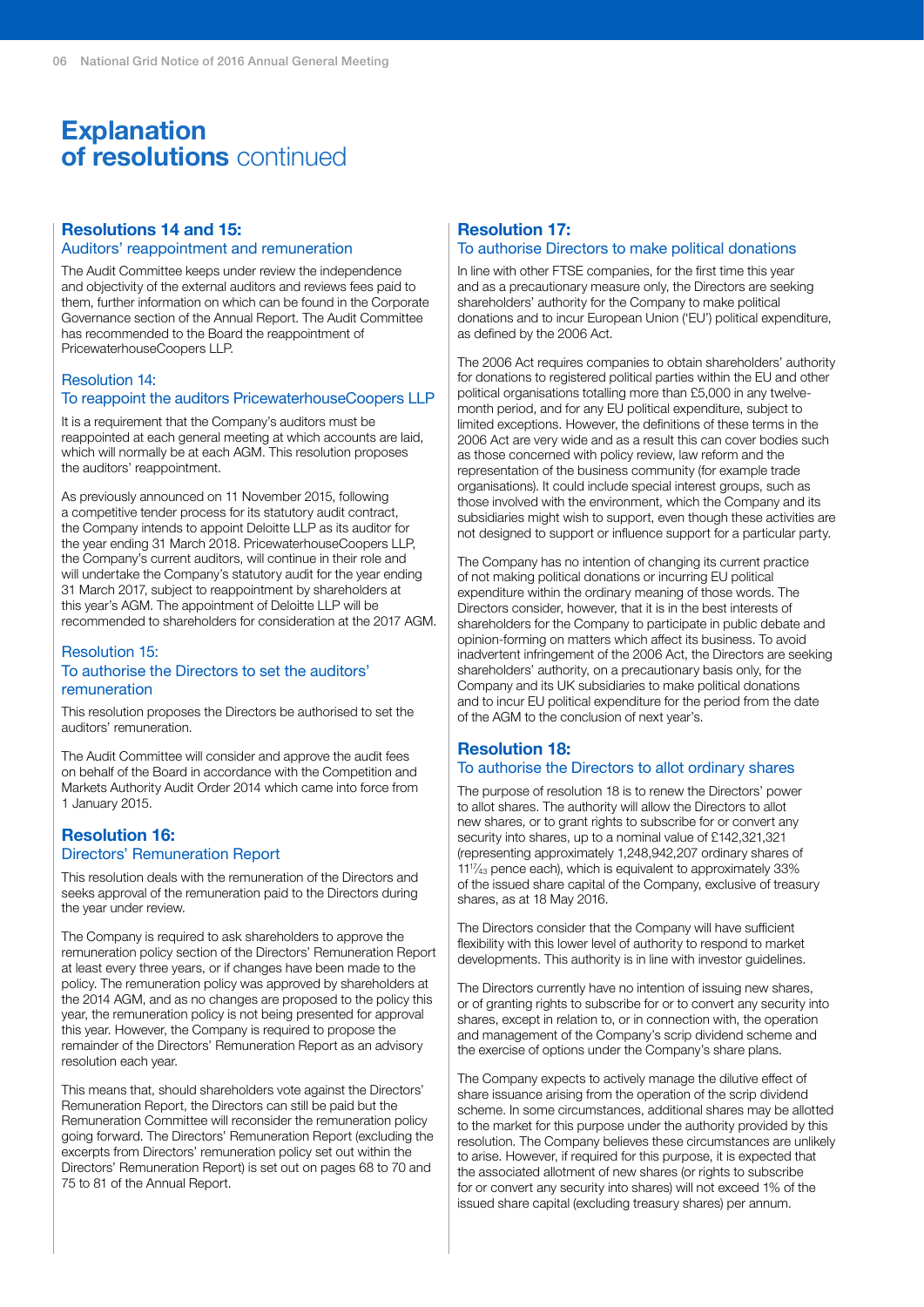This authority will be subject to renewal annually. If the resolution is passed, the authority will expire at the earlier of the close of the next AGM and 25 October 2017.

As at 18 May 2016, the number of ordinary shares in issue was 3,924,038,086 and the Company held 177,211,465 treasury shares, representing 4.73% of the issued share capital excluding treasury shares.

**Resolutions 19, 20 and 21 are special resolutions and will be passed if at least 75% of the votes cast (not counting votes withheld) are in favour.**

#### **Resolution 19:** To disapply pre-emption rights

# If the Directors allot new shares or other equity securities,

or sell treasury shares, for cash (other than in connection with an employee share plan), they must first offer them to existing shareholders in proportion to their existing holdings (known as pre-emption rights).

Part (i) of this resolution seeks shareholders' approval to allot a limited number of ordinary shares or other equity securities, or sell treasury shares, for cash on a pre-emptive basis but subject to such exclusions or arrangements as the Directors may deem appropriate to deal with certain legal, regulatory or practical difficulties. For example, in a pre-emptive rights issue, there may be difficulties in relation to fractional entitlements or the issue of new shares to certain shareholders, particularly those resident in certain overseas jurisdictions. The Board has no current intention of exercising the authority under part (i) of this resolution but considers the authority to be appropriate in order to allow the Company flexibility to finance business opportunities or to conduct a pre-emptive offer or rights issue having made appropriate exclusions or arrangements to address such difficulties.

In addition, there may be circumstances when the Directors consider it in the best interests of the Company to allot a limited number of ordinary shares or other equity securities, or sell treasury shares for cash on a non pre-emptive basis. Part (ii) of this resolution seeks shareholders' approval to undertake such an allotment up to an aggregate nominal value of £42,696,396.

In March 2015, an updated Statement of Principles was published by the Pre-emption Group. The updated Statement of Principles now allows authority to be sought for the allotment of new shares in connection with a non pre-emptive offer or rights issue or otherwise, equivalent to 10% of the total issued ordinary share capital of the Company (excluding treasury shares) in connection with an acquisition or specified capital investment (which is announced contemporaneously with the allotment or which has taken place in the preceding six-month period and is disclosed in the announcement of the allotment).

The Directors intend to continue to adhere to the provisions of the Pre-emption Group's Statement of Principles, as updated in March 2015, not to allot shares on a non pre-emptive basis (other than pursuant to a pre-emptive offer) (a) in excess of an amount equal to 5% of the total issued ordinary share capital of the Company (excluding treasury shares), or (b) in excess of an amount equal to 7.5% of the total issued ordinary share capital of the Company over a rolling three year period, without prior consultation with shareholders, in each case other than in connection with an

acquisition or specified capital investment which is announced contemporaneously with the allotment or which has taken place in the preceding six-month period and is disclosed in the announcement of the allotment. Accordingly, the resolution seeks approval for the allotment of new issues of up to 374,682,662 new ordinary shares for cash, representing 10% of the issued share capital (excluding treasury shares) as at 18 May 2016.

This limit also applies to shares issued from treasury. A renewal of this authority is intended to be proposed at each subsequent AGM.

#### **Resolution 20:** To authorise the Company to purchase its own ordinary shares

In some circumstances, the Company may find it advantageous to have the authority to purchase its own shares in the market. The Directors believe that it is an important part of the financial management of the Company to have the flexibility to repurchase issued shares in order to manage its capital base.

The Company will seek to purchase shares where the Directors believe this would be in the best interests of shareholders generally, for example, to manage share dilution created by take-up of the scrip dividend option that is above the level required to maintain appropriate balance sheet strength. The authority will only be used after careful consideration, taking into account market conditions prevailing at the time, other investment and financing opportunities and the overall financial position of the Company.

Further to the explanatory note to resolution 18, share issuance arising from the operation of the scrip dividend scheme may be actively managed through the repurchase of the Company's shares. It is expected that such issuance under the scrip dividend scheme, or such associated repurchases, will not exceed 2.5% of the issued share capital (excluding treasury shares) per annum. It is intended that, in line with recent practice, repurchased shares will be held as treasury shares.

Repurchased shares may be held as treasury shares by the Company, and resold for cash, cancelled, either immediately or at some point in the future, or used for the purposes of employee share schemes.

During the year ended 31 March 2016 the Company purchased 31,690,010 ordinary shares in the capital of the Company, representing approximately 1% of the called up share capital of the Company as at 31 March 2016 (excluding treasury shares) at a total cost of £267,109,568. This resolution complies with investor guidelines, which limit share purchases to 10% of the issued share capital (excluding treasury shares) per annum.

As at 18 May 2016, options were outstanding over 27,365,884 ordinary shares, representing approximately 1% of the issued share capital (excluding treasury shares). If the proposed market purchase authority were used in full, shares over which these options were outstanding would represent approximately 1% of the adjusted share capital (excluding treasury shares).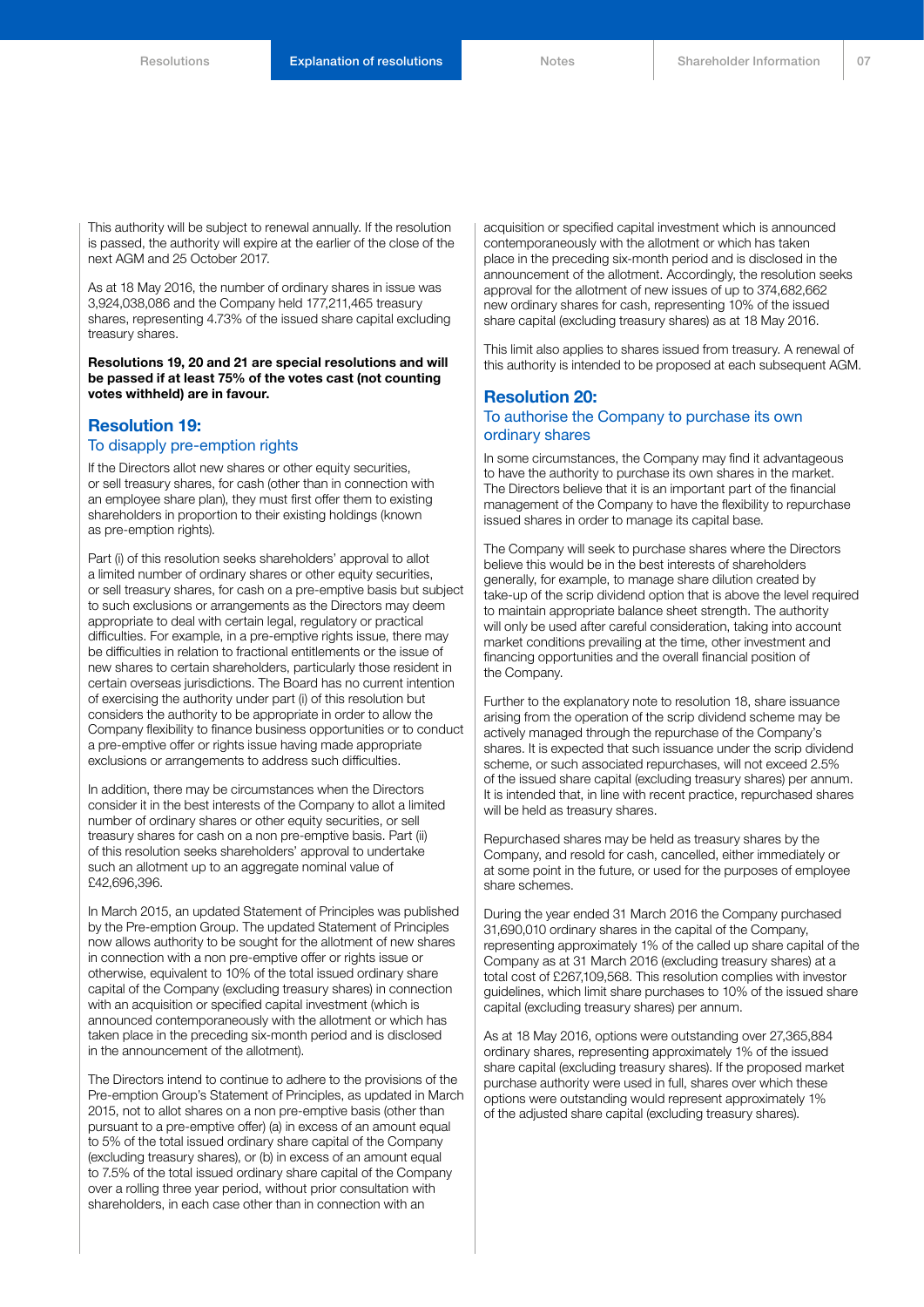## **Notes**

#### **Resolution 21:**

#### To authorise the Directors to hold general meetings on 14 working days' notice

The UK Corporate Governance Code, requires companies to call general meetings, other than AGMs, on a minimum of 14 working days' notice. Statutory provisions and the Articles allow the Directors to call general meetings of the Company, other than AGMs, on a minimum of 14 clear days' notice. The Directors believe it is appropriate, and in the interest of shareholders, to comply with the Code's provision on notice periods by increasing the notice period beyond the statutory minimum in such circumstances to 14 working days. Under Section 307A of the 2006 Act, annual shareholder approval is required to call such meetings on such notice (rather than on 21 days' notice). Accordingly, to retain flexibility, the Directors are seeking authority again this year to be able to call general meetings on not less than 14 working days' notice. The approval will be effective until the Company's next AGM when it is intended that a similar resolution will be proposed. The shorter notice period would not be used as a matter of routine for such meetings, but only where flexibility is merited by the business of the meeting and it is thought to be to the advantage of shareholders as a whole. The Company will make available to all shareholders an electronic voting facility for any meeting held on such notice.

- **1.** To be entitled to attend and vote at the AGM, shareholders must be included in the register of members of the Company as at 6pm on Saturday 23 July 2016 or, in the event that this AGM is adjourned, in the register of members 48 hours before the time of any adjourned AGM. They shall be entitled to vote at the AGM in respect of the number of shares registered in their name at that time. Changes to entries in the register of members after 6pm on Saturday 23 July 2016 or, in the event that this AGM is adjourned, in the register of members 48 hours before the time of any adjourned AGM, shall be disregarded in determining the rights of any person to attend or vote at the AGM.
- **2.** As at 18 May 2016 (being the latest practicable date before publication of this Notice of AGM), there were 3,924,038,086 ordinary shares in issue, carrying one vote each, and 177,211,465 shares in treasury. Shares held in treasury do not have voting rights. Therefore, the total number of voting rights exercisable as at 18 May 2016 is 3,746,826,621.
- **3.** Holders of ordinary shares are entitled to attend, speak and vote, either in person or by proxy, at general meetings of the Company.
- **4.** Each of the resolutions to be put to the meeting will be voted on by a poll and not by a show of hands. A poll reflects the number of voting rights exercisable by each shareholder and so the Directors consider it a more democratic method of voting. The results will be published on the Company's website and notified to the UK Listing Authority once the votes have been verified.
- **5.** A shareholder of the Company who is entitled to attend, speak and vote at the AGM but is unable or does not wish to attend is entitled to appoint a proxy or proxies to attend, speak and vote on his/her behalf. A proxy does not need to be a shareholder of the Company. A shareholder may appoint more than one proxy in relation to the AGM provided that each proxy is appointed to exercise the rights attached to a different share or shares held by that shareholder. Unless specified otherwise, the Chairman of the Company will act as proxy and vote on a poll as directed by the appointing shareholder. Shareholders will, as applicable, have been sent a personalised Proxy Card or alternatively will be able to complete a proxy form online at www.nationalgridshareholders.com.
- **6.** To be valid, Proxy Cards must be received by no later than 11.30am on Saturday 23 July 2016, using the pre-paid envelope provided or delivered by post or (during normal business hours) by hand to: Capita Asset Services, PXS, 34 Beckenham Road, Beckenham, Kent BR3 4TU. Alternatively, shareholders can complete the proxy form online at www.nationalgridshareholders.com by no later than 11.30am on Saturday 23 July 2016. The appointment of a proxy will not prevent a shareholder from subsequently attending and voting at the meeting in person.
- **7.** For further details relating to the voting and participation rights of shareholders, please refer to the Company's Articles, copies of which are available on the Company's website at [www2.nationalgrid.com/about-us/corporate-governance/.](www2.nationalgrid.com/about-us/corporate-governance/)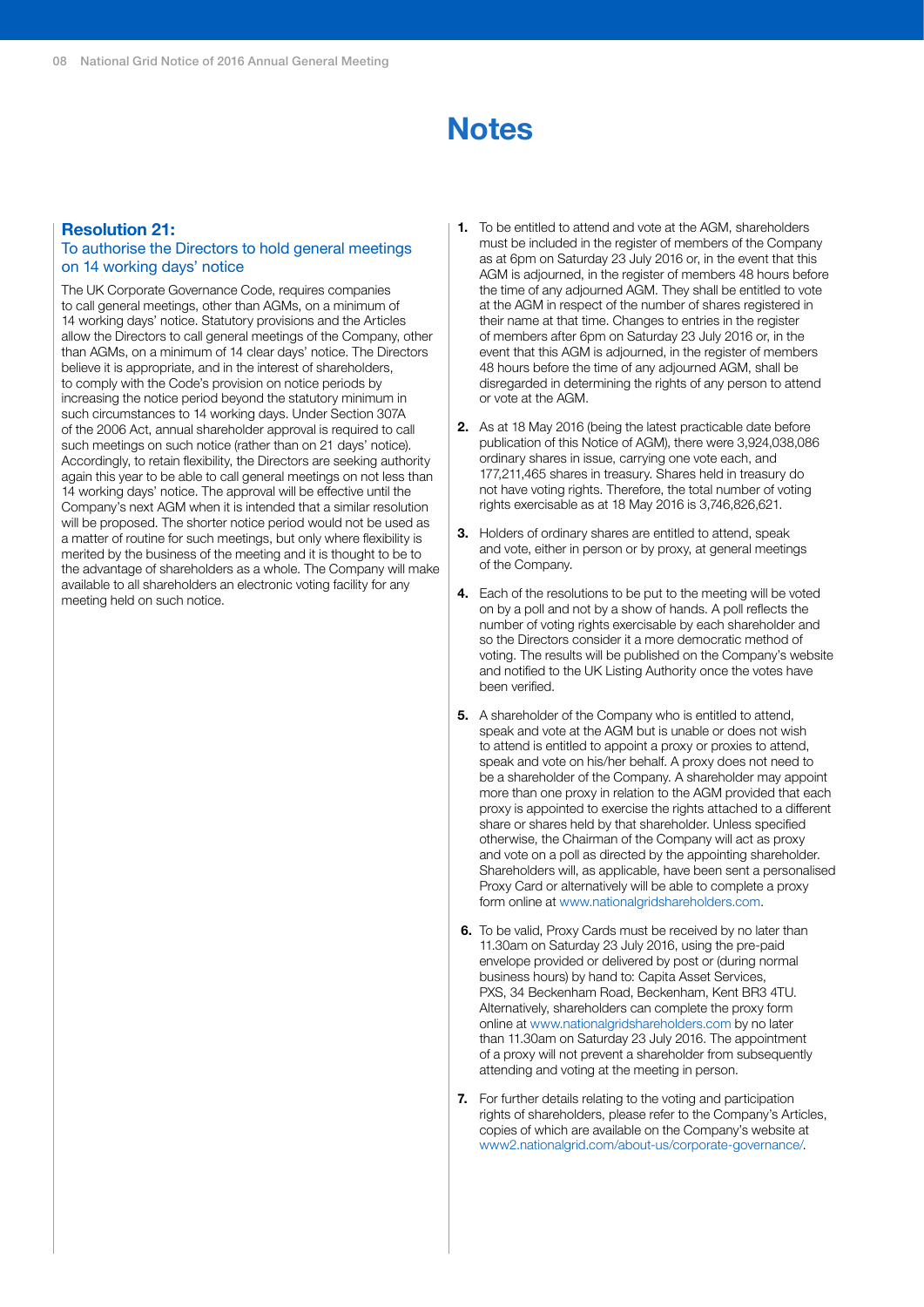- **8.** If this Notice is sent to you as a person nominated to receive copies of Company communications, the proxy rights described above do not apply. The rights described in these paragraphs only apply to shareholders. You may have a right under an agreement with the registered member to be appointed (or have someone else appointed) as a proxy for the AGM, and you are advised to contact them. Alternatively, if you do not have such a right, or do not wish to exercise it, you may have a right under such agreement to give instructions to the registered member holding the shares as to the exercise of voting rights.
- **9.** A corporate shareholder may appoint one or more corporate representatives on its behalf who may exercise all of its powers as a shareholder provided they do not do so in relation to the same shares.
- **10.** CREST members who wish to appoint a proxy or proxies through the CREST electronic proxy appointment service may do so by using the procedures described in the CREST Manual available via www.euroclear.com. CREST personal members or other CREST sponsored members, and those CREST members who have appointed a voting service provider, should refer to their CREST sponsor or voting service provider, who will be able to take the appropriate action on their behalf.
- **11.** Any message, regardless of whether it relates to the appointment of a proxy or to an amendment to an instruction given to a previously appointed proxy must, in order to be valid, be transmitted so as to be received by the issuer's agent (CREST ID RA10) by 8pm on Friday 22 July 2016. After this time, any change to instructions to proxies appointed through CREST should be communicated to the agent by other means. It is the responsibility of the CREST member concerned to take (or if the CREST member is a CREST personal member or sponsored member or has appointed a voting service provider, to procure that his CREST sponsor or voting service provider takes) such action as shall be necessary to ensure that a message is transmitted by means of the CREST system by any particular time. In this connection, CREST members (and, where applicable, their CREST sponsors or voting service providers) are referred, in particular, to those sections of the CREST manual concerning practical limitations of the CREST system and timings. The Company may treat as invalid a CREST Proxy Instruction in the circumstances set out in Regulation 35(5)(a) of the Uncertificated Securities Regulations 2001.
- **12.** Shareholders have the right to ask questions at the AGM which the Company must cause to have answered if they relate to the business being dealt with at the meeting unless (a) answering such questions would unduly interfere with the preparation for the meeting or involve the disclosure of confidential information, (b) the answer has already been given on the Company's website in the form of an answer to a question, or (c) answering the questions would be undesirable in the interests of the Company or the good order of the meeting.
- **13.** Shareholders meeting the threshold requirements in Section 338 and Section 338A of the 2006 Act have the right to require the Company (i) to give, to members of the Company entitled to receive notice of the meeting, notice of a resolution which may properly be moved and is intended to be moved at the meeting; and/or (ii) to include in the business to be dealt with at the meeting any matter (other than a proposed resolution)

which may be properly included in such business. A resolution may properly be moved or a matter may properly be included in the business of the meeting unless (a) (in the case of a resolution only) it would, if passed, be ineffective (whether by reason of inconsistency with any enactment or the Company's constitution or otherwise), (b) it is defamatory of any person, or (c) it is frivolous or vexatious.

Such a request may be in hard copy form or in electronic form, must identify the resolution of which notice is to be given or the matter to be included in the business of the meeting, must be authorised by the person or persons making it, must be received by the Company not later than 10 June 2016, being the date six clear weeks before the meeting, and (in the case of a matter to be included in the business of the meeting only) must be accompanied by a statement setting out the grounds for the request.

- **14.** Copies of the Directors' service contracts or letters of appointment and the Company's Articles will be available for inspection at the registered office of the Company at 1–3 Strand, London WC2N 5EH during normal business hours until the time of the AGM and at The ICC, Broad Street, Birmingham B1 2EA from 15 minutes before the AGM until it ends.
- **15.** Copies of this Notice of AGM, the Annual Report and information required by Section 311A of the 2006 Act are available on the Company's website at www.nationalgrid.com. Shareholders should note it is possible that, pursuant to requests made by shareholders of the Company under Section 527 of the 2006 Act, the Company may be required to publish on a website a statement setting out any matter relating to: (i) the audit of the Company's accounts (including the auditors' report and the conduct of the audit) that are to be laid before the AGM; or (ii) any circumstance connected with an auditor of the Company ceasing to hold office since the previous meeting at which annual accounts and reports were laid in accordance with Section 437 of the 2006 Act. The Company may not require the shareholders requesting any such website publication to pay its expenses in complying with Section 527 or Section 528 of the 2006 Act. Where the Company is required to place a statement on a website under Section 527 of the 2006 Act, it must forward the statement to the Company's auditors not later than the time when it makes the statement available on the website. The business which may be dealt with at the AGM includes any statement the Company has been required under Section 527 of the 2006 Act to publish on a website.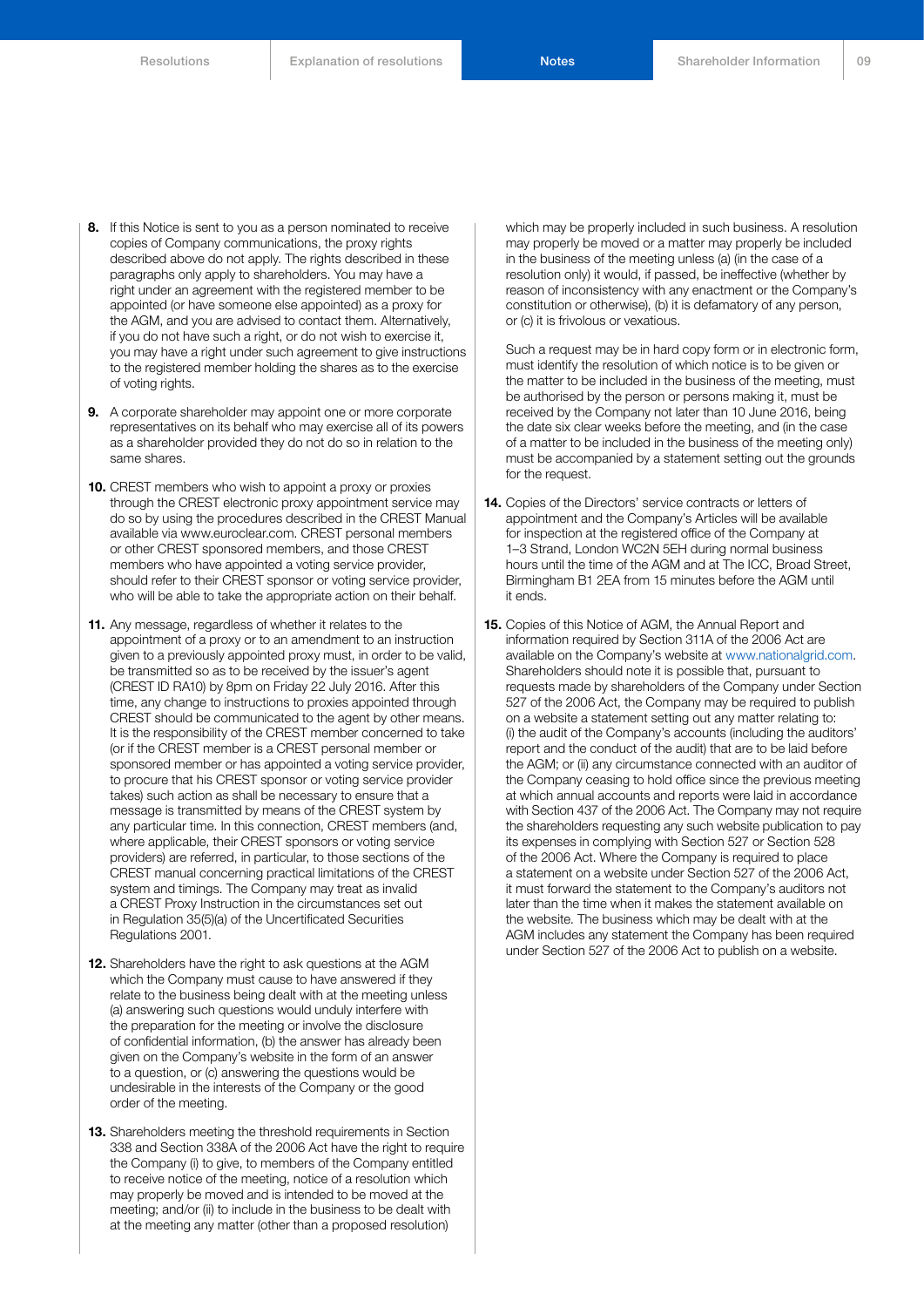## **Shareholder Information**

#### **The AGM**

The AGM will take place at 11.30am on Monday 25 July 2016 at The ICC, Broad Street, Birmingham B1 2EA (see map below). Registration for the AGM will open at 10am.

#### **Venue**

For location and travel details to The ICC, please visit www.theicc.co.uk/find-us. For walking route details, please visit www.walkit.com. Limited free car parking will be available adjacent to the venue (Barclaycard Arena North Car Park) on a 'first come, first served' basis. Car parking for shareholders with special access requirements is also available. Shareholders walking to the AGM from Birmingham New Street Station should leave the station via the New Street/Victoria Square exit.



#### **If you can attend the meeting**

Please bring your notification card if received in hard copy or a copy of the email notification if we communicate with you electronically, as this will help with registration.

Tea and coffee will be available before the meeting and a light lunch will be provided after the meeting in the main hall. Please note that food and drink are not permitted in the auditorium.

You will be asked to pass through our security systems before entering the meeting. For your personal safety and security there may be checks and searches conducted. Please do not bring suitcases, large bags or rucksacks. If you do we may ask you to leave the item in the cloakroom.

Recording equipment, cameras and other items that might interfere with the good order of the meeting will not be permitted into the main hall or auditorium. Mobile phones must be turned off or on silent during the meeting.

If there is a question that you wish to ask at the meeting, we would encourage you to pre-register your question with a member of the team at the Question Registration area in the main hall.

Capita Asset Services will be available before and after the meeting to answer any questions you may have regarding your shareholding. National Grid staff will also be available to answer any questions you may have on the Company's activities.

The meeting will be filmed for webcast purposes. If you attend the meeting in person, you may be included in the webcast. Please note that the webcast footage may be transferred outside the European Economic Area. By attending the meeting, you consent to being filmed.

#### **Accessibility**

The ICC is easily accessible by wheelchair users and has lift access inside. An induction loop is available for shareholders with hearing difficulties.

#### **If you cannot attend**

You can follow the meeting by watching our webcast online at www.nationalgrid.com.

In order to vote on the resolutions being proposed at the AGM, you will need to appoint a proxy using one of the following methods (as applicable):

- Complete the proxy form online at www.nationalgridshareholders.com
- Complete, date and sign the paper Proxy Card enclosed with this Notice and return it using the pre-paid envelope provided or deliver it by hand during normal business hours to:

Capita Asset Services **PXS** 34 Beckenham Road Beckenham Kent BR3 4TU

• If you are a CREST member you can submit a message via CREST, please see notes 10 and 11 on page 9 for details.

To be valid, Proxy Cards must be received by 11.30am on Saturday 23 July 2016 and CREST Proxy Instructions by 8pm on Friday 22 July 2016.

#### **Please note that proxy votes can only be submitted via paper Proxy Cards returned to the address stated, electronically via www.nationalgridshareholders.com or via CREST. Proxy votes cannot be submitted via any other means of communication.**

The return of a completed Proxy Card or CREST Proxy Instruction will not prevent you from attending the AGM and voting in person if you wish to do so.

#### **Voting**

Each of the resolutions to be put to the meeting will be voted on by a poll and not by a show of hands. A poll reflects the number of voting rights exercisable by each shareholder and so the Directors consider it a more democratic method of voting. The results will be published on the Company's website and notified to the UK Listing Authority once the votes have been verified.

For further details relating to the voting and participation rights of shareholders, please refer to the Company's Articles, copies of which are available on the Company's website at www2.nationalgrid.com/about-us/corporate-governance/.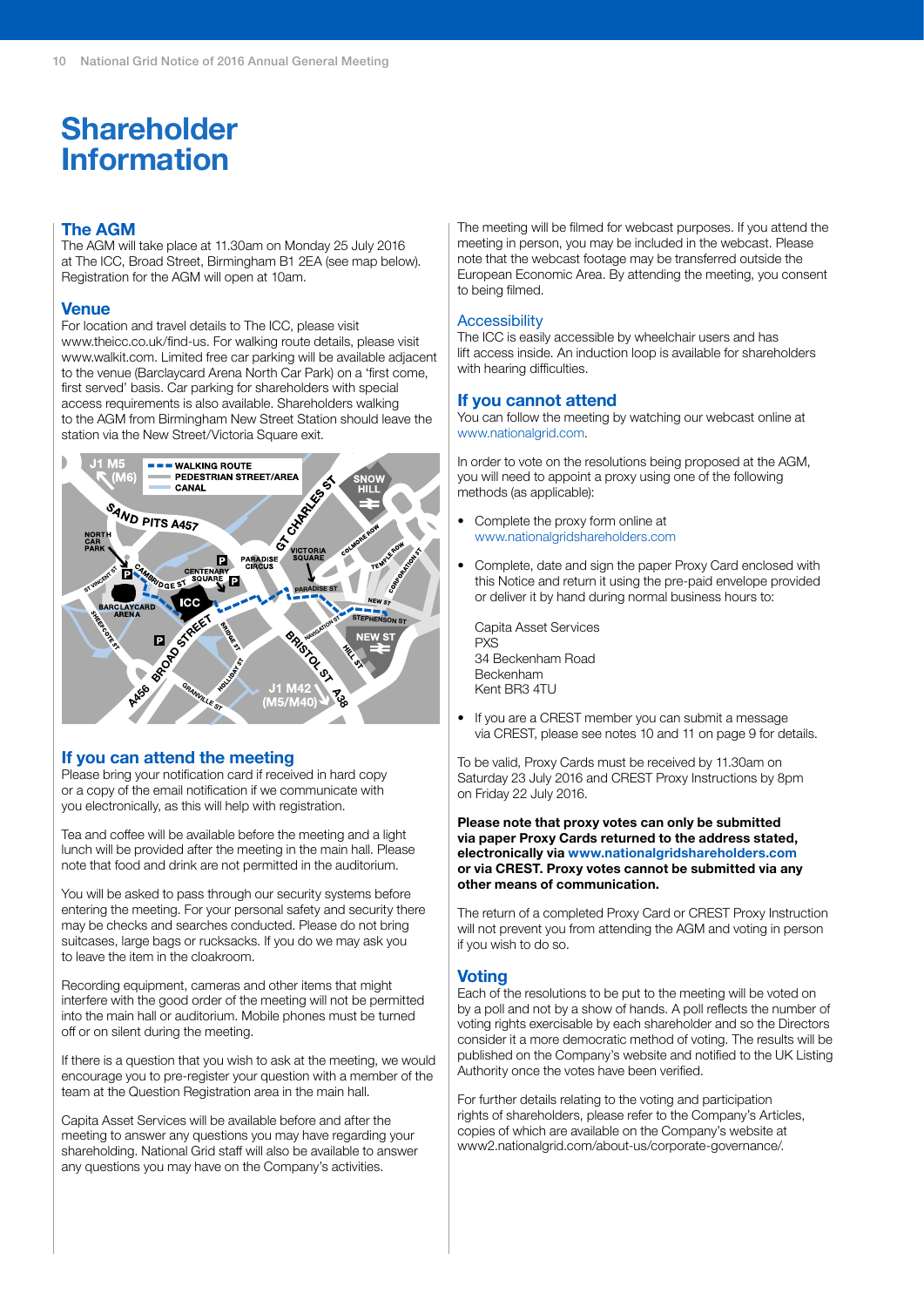#### **Beware of Share Fraud**

Fraudsters use persuasive and high pressure tactics to lure investors into scams. Shareholders are advised to be wary of any unsolicited advice or offers, whether over the telephone, through the post, by email or visits at home. If you receive any such unsolicited contact, please check the company or person contacting you is properly authorised by the Financial Conduct Authority (FCA) before getting involved.

You can check at www.fca.org.uk/consumers/protect-yourself and can report calls from unauthorised firms to the FCA by calling 0800 111 6768.

#### **Want more information or help?**

Capita Asset Services can help with shareholding queries and can provide you with a copy of the Annual Report, contact details overleaf. Alternatively, the Annual Report and this Notice of Meeting are available at www.nationalgrid.com in the Investors section.

#### **Glossary**

**Annual Report** the Company's Annual Report and Accounts for the year ended 31 March 2016

**Articles** the Articles of Association of the Company

**Capita Asset Services** is a trading name of Capita Registrars Limited

**UK Corporate Governance Code** or **Code** the UK Corporate Governance Code issued in September 2014

**CREST** the relevant system (as defined in the Uncertificated Securities Regulations 2001 (SI/3755)) in respect of which Euroclear UK & Ireland Limited is the operator

**Directors** the directors of National Grid plc

**London Stock Exchange** the London Stock Exchange plc

**National Grid** or **Company** National Grid plc

**ordinary shares** ordinary shares of 11<sup>17</sup>/<sub>43</sub> pence each in the capital of the Company

**Scrip Dividend Scheme** the National Grid plc Scrip Dividend Scheme subject to the terms and conditions approved by shareholders at the AGM held on 28 July 2014, as amended from time to time

**shareholder** a holder of ordinary shares in the capital of the Company

**share portal** the National Grid share portal, www.nationalgridshareholders.com